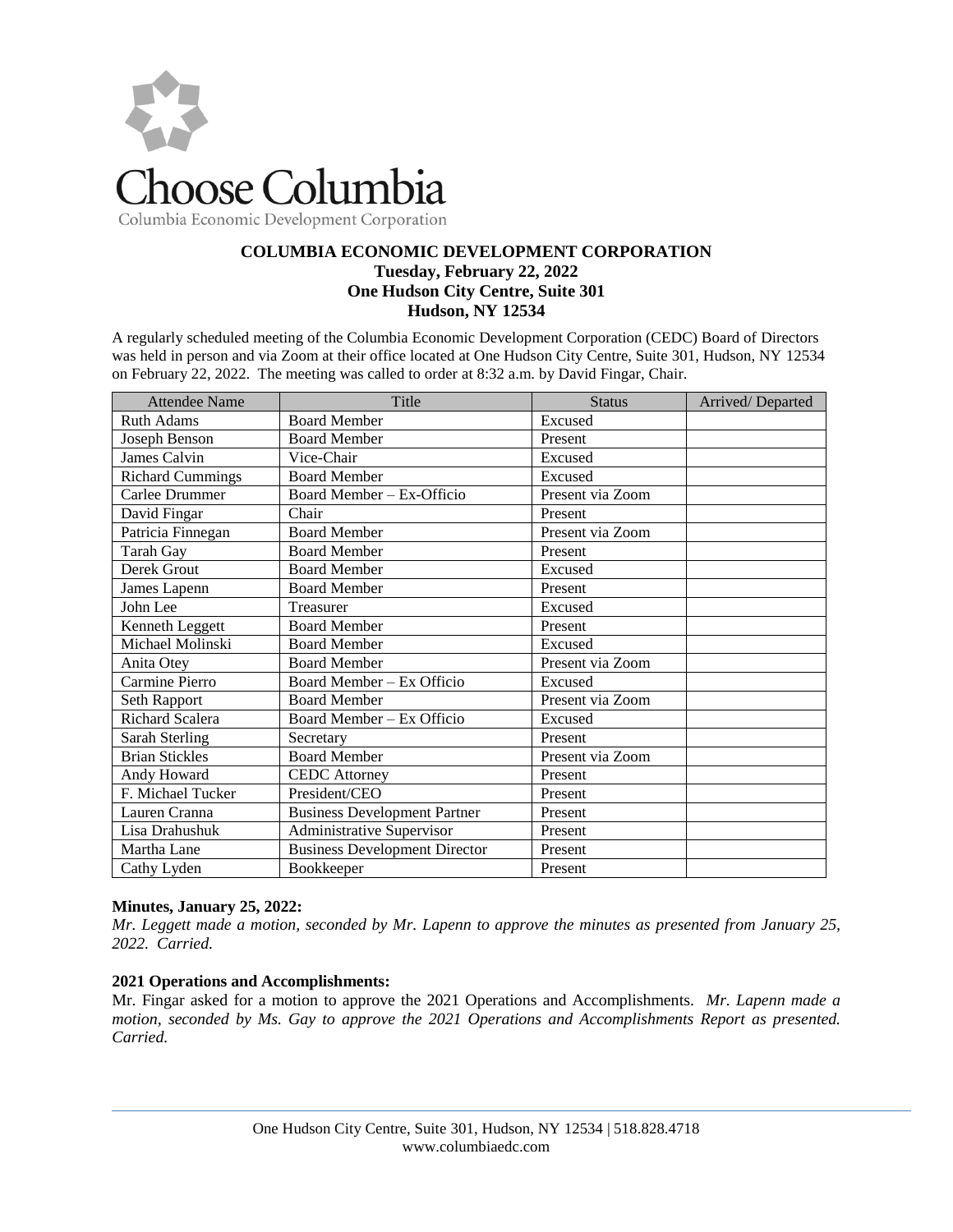#### **2021 Mission Statement and Performance Measurement Report**

*With no questions presented, Mr. Fingar asked for a motion to approve the report as presented. Ms. Gay made a motion, seconded by Mr. Lapenn. Carried.*

#### **2022 Mission Statement and Measurement Goals for 2022:**

With no changes presented, Mr. Fingar called for a motion to approve the document as presented. *Mr. Leggett made a motion, seconded by Ms. Sterling to approve the document as presented. Carried* 

#### **Treasurer's Report:**

Mr. Tucker reviewed the draft financials with the Board. He explained several of the different reports that can be obtained from the new software. He noted there were no grant income in the current budget, noting he anticipated some from the Return Brewing project as well as the Farm Housing grants. *Mr. Lapenn made a motion, seconded by Mr. Leggett to approve the Treasurer's Report as presented. Carried.* 

## **CEDC/Columbia County IDA Contract:**

Mr. Tucker asked for Board approval on the CEDC/Columbia County IDA contract for 2022. He noted the base fee had remained the same with an increase in the fee charged on projects. He noted CEDC would charge 20% on fees over \$100,000 up to a maximum of \$10,000 per project. *Mr. Lapenn made a motion, seconded by Mr. Leggett to approve the contract as presented. Carried.*

#### **President/CEO Report:**

Mr. Tucker noted Ms. Lyden was currently working with the auditors. He noted Mrs. Drahushuk was working on the PARIS report supported by Ms. Lane and Ms. Cranna. He thanked the staff for their work. He noted four new projects had come to him in the past week.

Mr. Tucker reviewed three payments that he was seeking Board approval for: a check in the amount of \$10,000 for broadband phase 2 reimbursement, the \$15,000 for CGCC Career Connections and \$8,000 to Pattern for Progress housing study. *Ms. Sterling made a motion, seconded by Mr. Lapenn to approve the payments. Carried.*

Mr. Tucker reminded the Board he was reviewing the small solar project on behalf of the County. He stated he was determining who would be sending the yearly invoices out to the project owners. He stated he would keep the Board informed.

Mr. Tucker stated a housing conference would be held on March 30 at either 4:00 or 6:00pm. He noted the CEDC annual meeting would be held on April 26<sup>th</sup>. He stated his preference was to hold an in person meeting. He stated work continued on broadband and updated the Board on the recent happenings.

Mr. Tucker stated the judge had approved HDC's sale of the former Kaz property. He informed the Board the City of Hudson IDA had approved projects totaling 78 million dollars in 2021. He noted the County IDA was finalizing Klocke Distillery project and began work on the 178 Healey project in Greenport. He updated the Board on the Hudson DRI about a food hub in partnership with HVADC.

Mr. Tucker stated he had met with Dr. Spindler the new Hudson City School District Superintendent, who had agreed to attend the next Workforce and Education Committee. He noted Ms. Finnegan was assisting in finding a person from the hospital to replace her on the Board.

Mr. Tucker gave an overview on the ARPA funds and the possible usages. He introduced Columbia Forward, the new program to assist businesses recover from COVID and support future business expansion and growth.